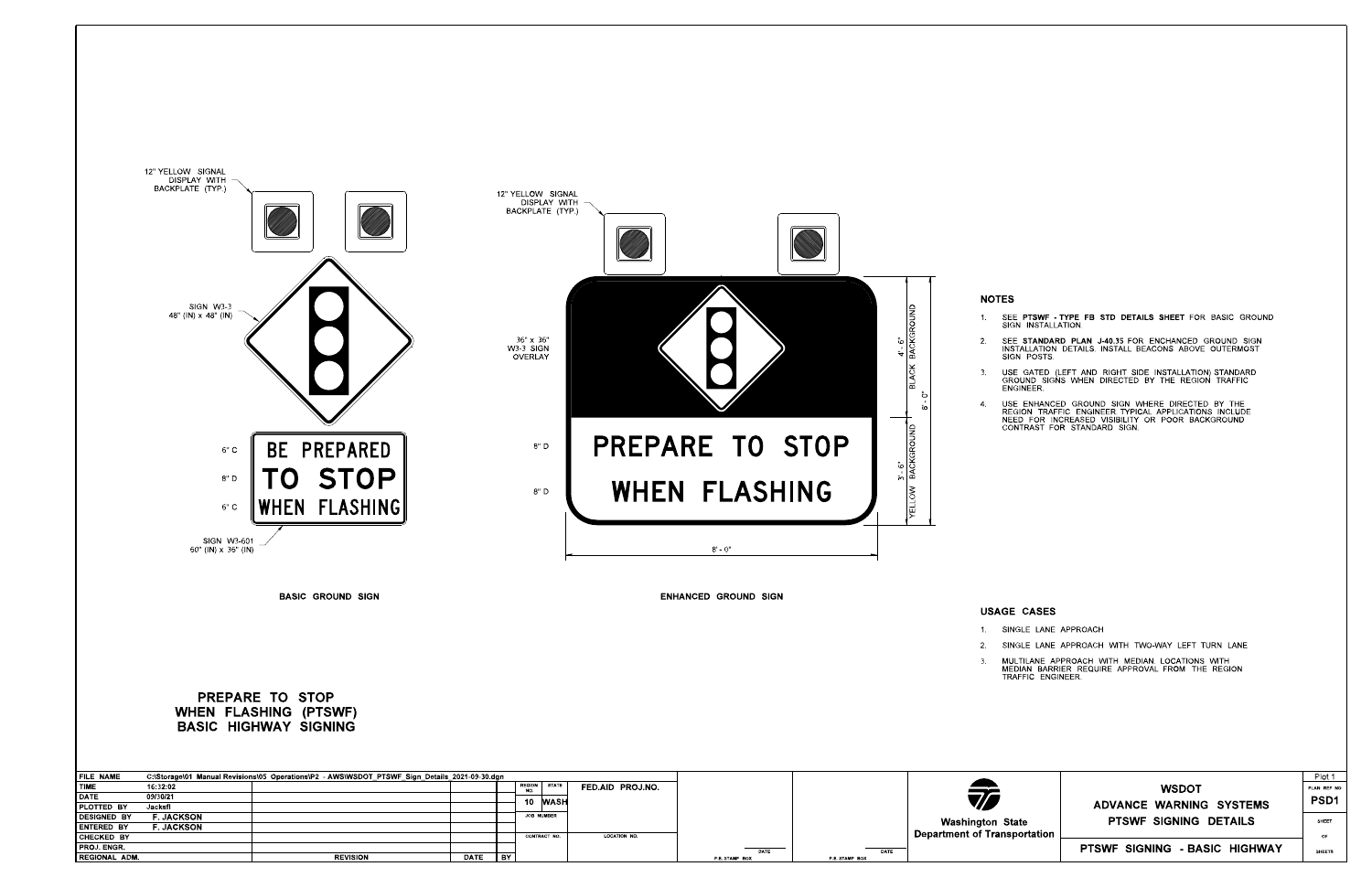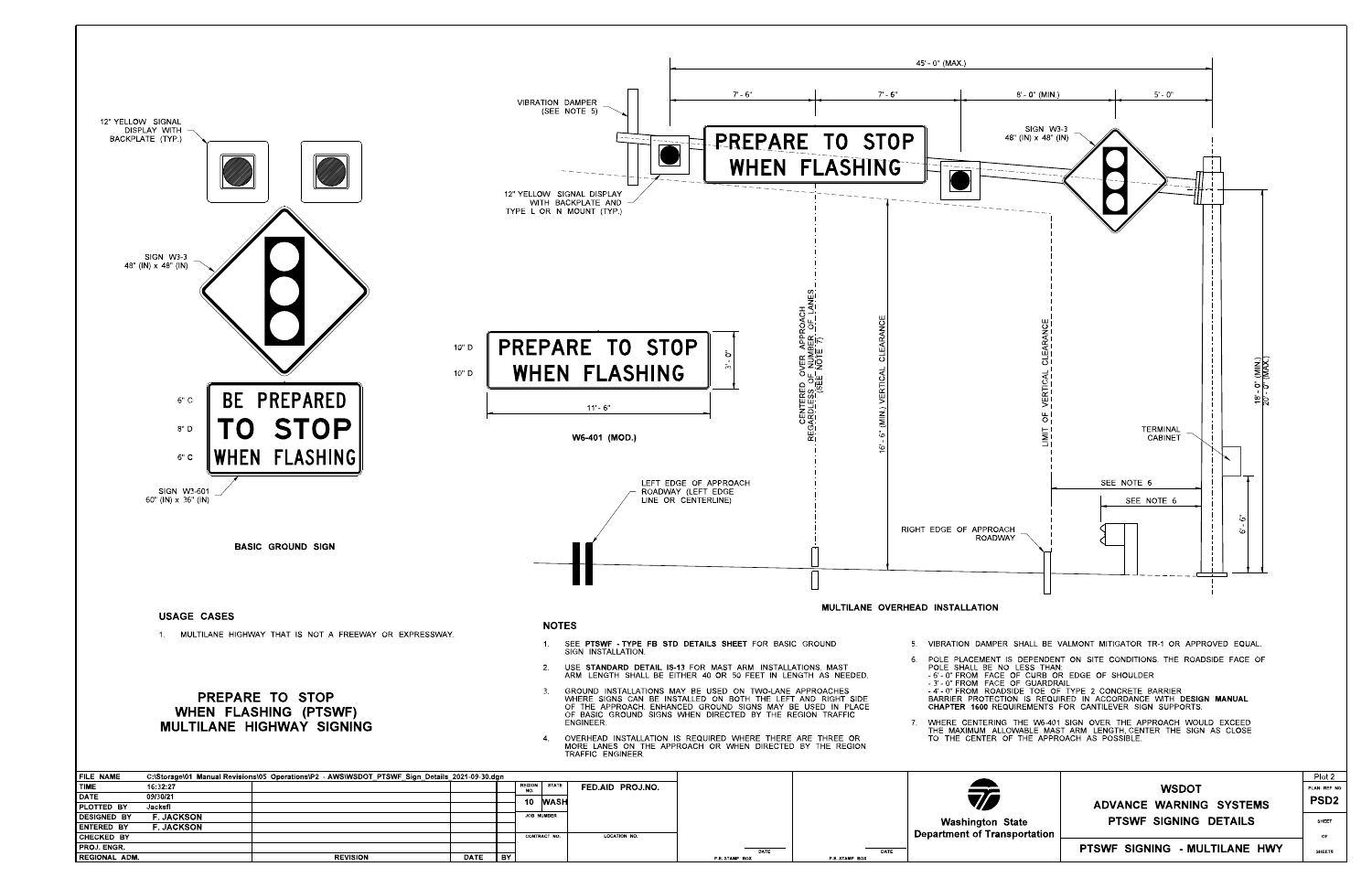![](_page_2_Figure_0.jpeg)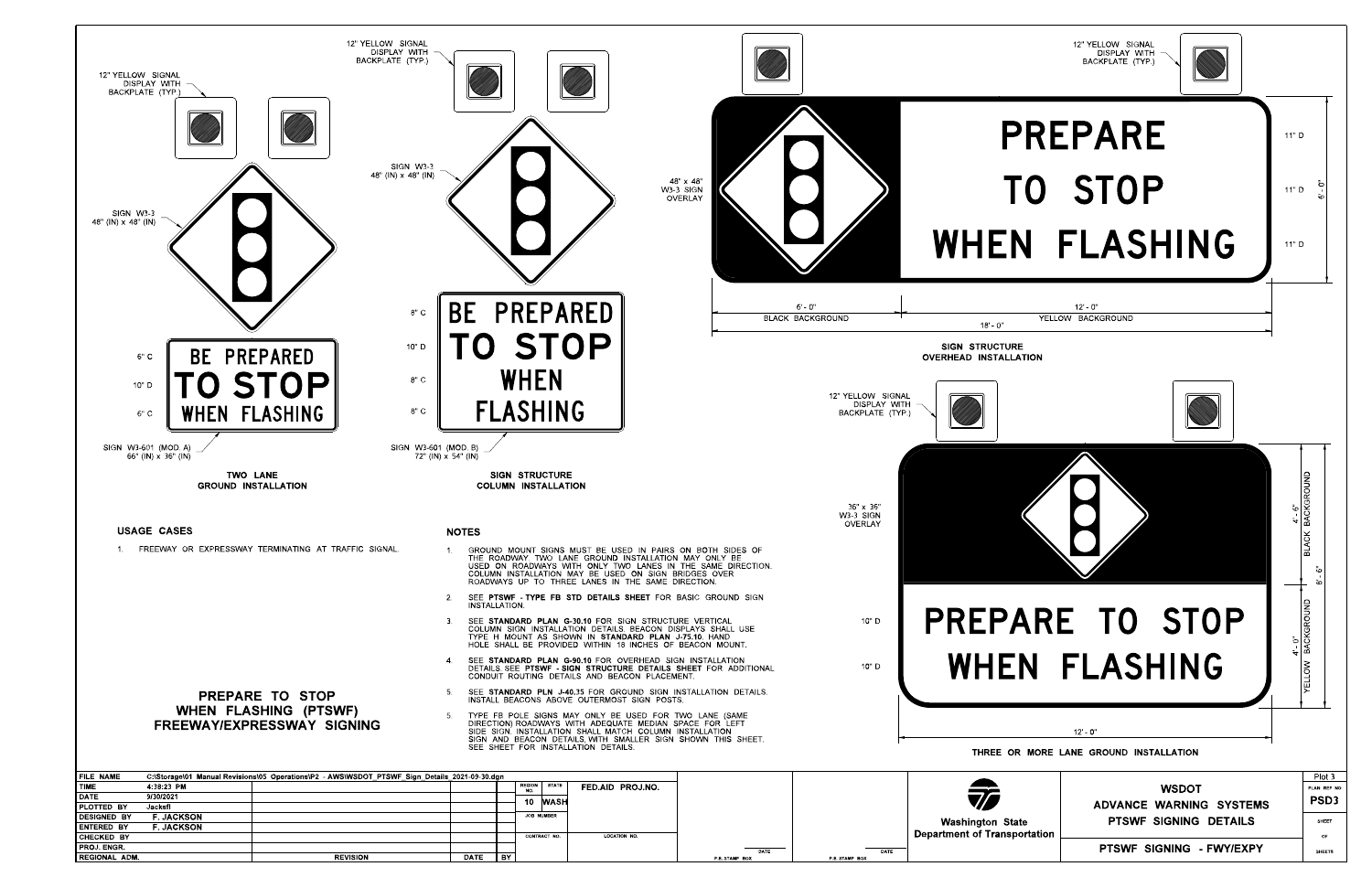PROJ. ENGR.

REGIONAL ADM. REVISION DATE BY

1. USE SLIP BASE FOUNDATION UNLESS OTHERWISE SPECIFIED. SEE<br>STANDARD PLAN J-21.10 FOR FOUNDATION DETAILS.

STANDARD SPECIFICATION 9-29.21 6. SIGNAL DISPLAYS SHALL BE 12 INCH DIAMETER YELLOW LED TYPE<br>MEETING THE REQUIREMENTS OF **STANDARD SPECIFICATION 9-29.21**,<br>INCLUDING DIMMING. HOUSING, VISORS, AND BACKPLATES SHALL BE<br>ALUMINUM. VISORS SHALL BE TUNNEL TYPE.

STANDARD PLAN J-75.10 STANDARD PLAN J-21.16 INSTALLATION IS USED. 2. SEE STANDARD PLAN J-21.16 FOR TYPE FB SIGNAL STANDARD DETAILS<br>NOT SHOWN. SIGNAL DISPLAYS SHALL USE TYPE F MOUNTS AS SHOWN<br>IN STANDARD PLAN J-75.10. FLASHER MODULE SHALL BE INSTALLED IN<br>TERMINAL COMPARTMENT.~ OPTION: INS

3. SEE STANDARD PLAN J-21.17 FOR WIRING DETAILS NOT SHOWN.

4. SEE STANDARD PLAN G-30.10 FOR SIGN INSTALLATION ON SIGNAL STANDARD DETAILS

5. TOP OF POLE MOUNT SHALL MEET THE REQUIREMENTS OF STANDARD<br>SPECIFICATION 9-29.17.

![](_page_3_Figure_0.jpeg)

P.E. STAMP BOX P.E. STAMP BOX

DATE BATE

# TYPE FB SIGNAL STANDARD WHEN FLASHING (PTSWF) PREPARE TO STOP

|            |                              | Plot 4        |
|------------|------------------------------|---------------|
|            | <b>WSDOT</b>                 | PLAN REF NO   |
|            | ADVANCE WARNING SYSTEMS      | PSD4          |
| State      | <b>PTSWF SIGNING DETAILS</b> | <b>SHEET</b>  |
| sportation |                              | OF            |
|            | PTSWF TYPE FB STD DETAILS    | <b>SHEETS</b> |